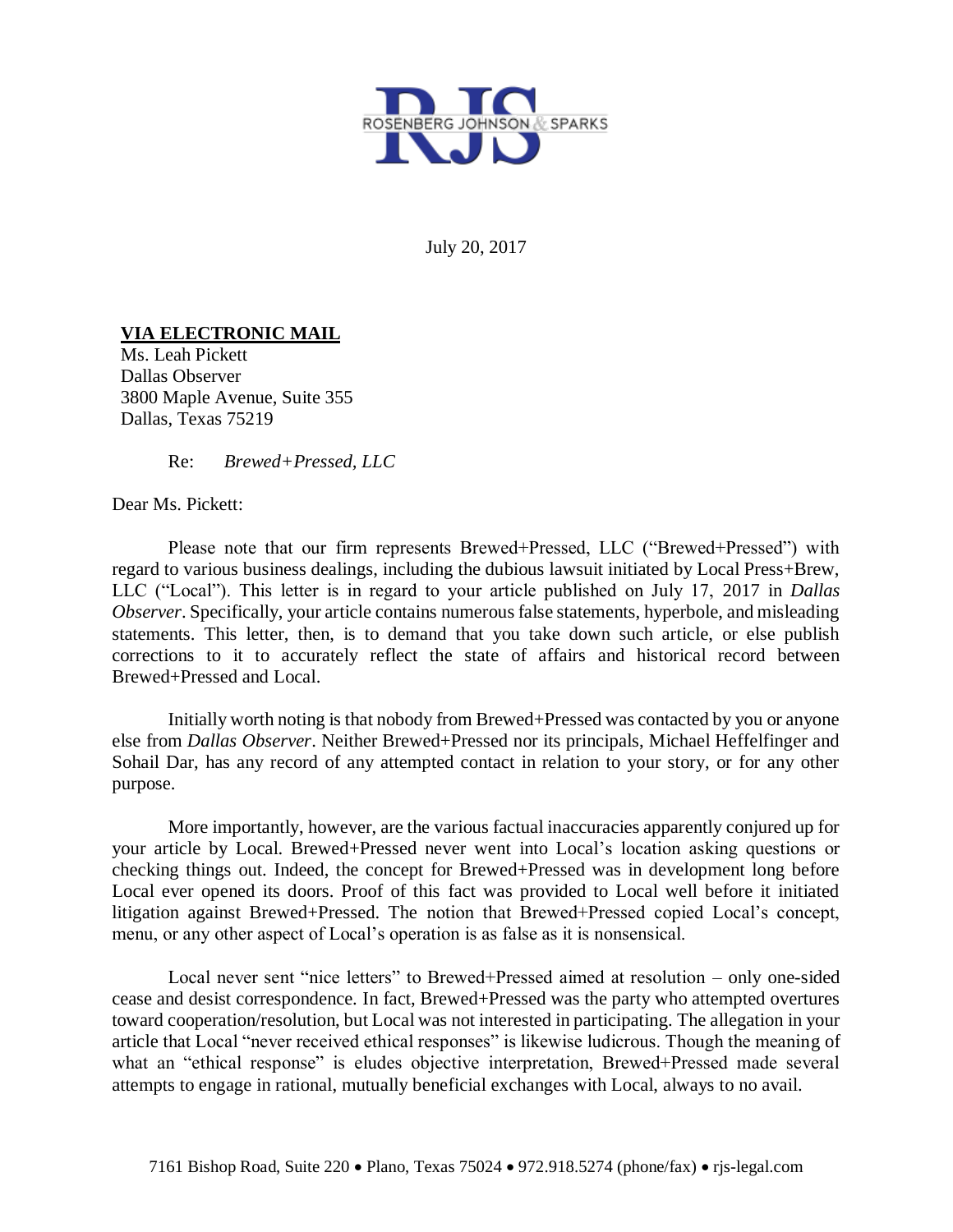July 20, 2017 Page 2

Finally, the allegation that Local's principals came up with the concept of a cold-pressed juice and craft coffee bar is readily disprovable. Brewed+Pressed's own principals have already pointed out to Local's principals that the Local concept mimics almost identically an establishment in California known as "Juice Served Here." In fact, one of Local's own Yelp reviews confirms this:



## ₩₩₩₩ 6/12/2015

My girlfriend has family in LA so we go there a lot to visit. Coming here was like stepping into LA. Why do you ask? Because the owners here seem to have copied and stolen EVERYTHING from the design of the store, how the wood is cut, the menus, the juice, signs, fridge layout, iPad stands, the bottles, the labels, the branding, even the cleanse boxes all from our favorite juice bar in LA called Juice Served Here. It is an EXACT rip off and knock off of them completely.

Both the juices we got did not taste that good at all and my girlfriend and her friends coffee drinks were pretty bad. Not only did they steal their entire concept from Juice Served Here in LA but they can't even execute their stolen little juice bar properly. Not to mention the prices, they are very expensive here and won't last in oak cliff. There is so many far far better juice bars in dallas who don't steal their entire business from someone else that have ethics like our fav the gem, juice supply, or boom juice go support them instead they all deserve your business unlike these thieves.

Won't be back and hope they close soon, thats is if they aren't sued by Juice Served Here first!



*Photo: Don W. (attached to Yelp Review)*